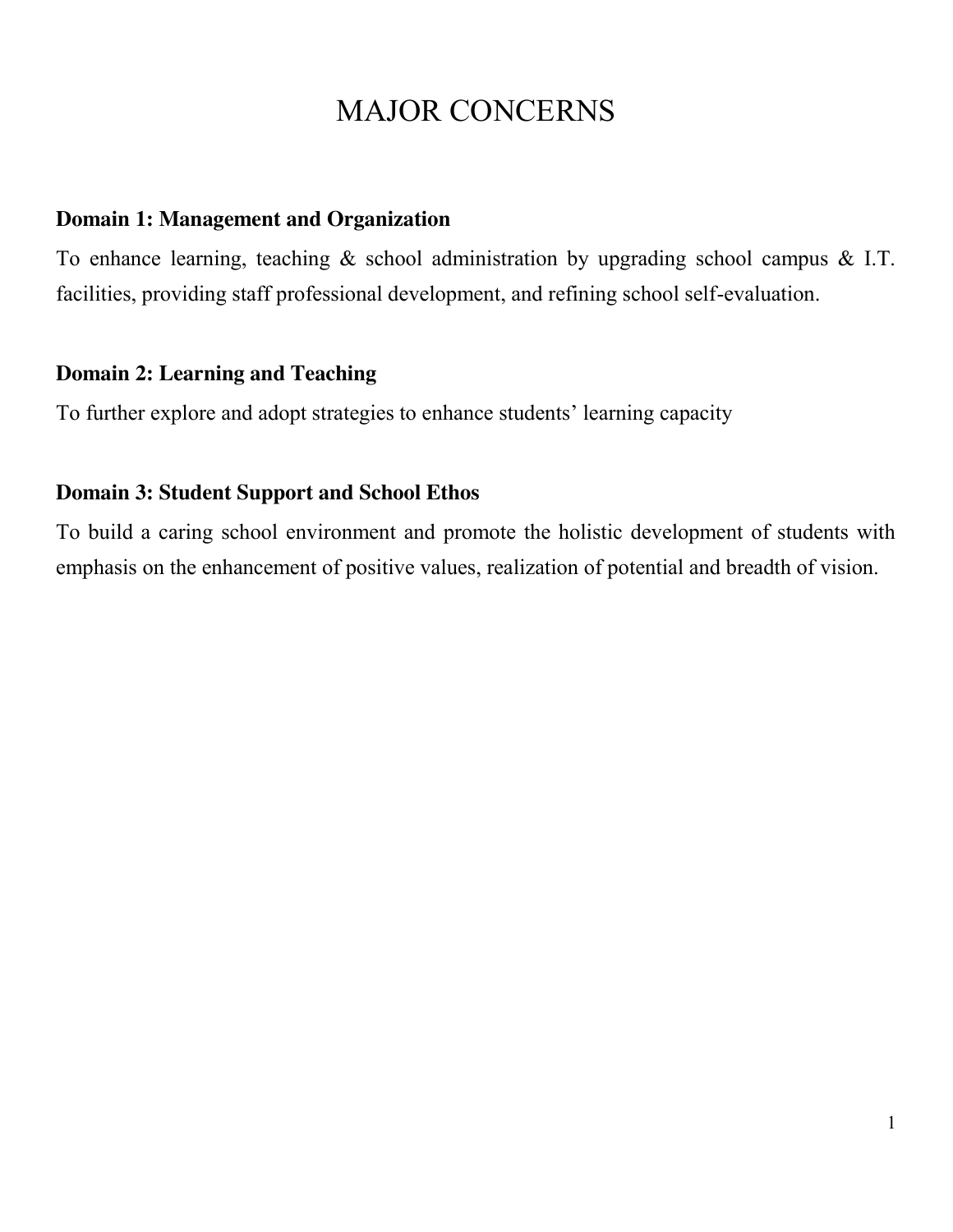# SCHOOL DEVELOPMENT PLAN (2015/16 – 2017/18)

| <b>Major Concerns</b>   | <b>Intended Outcomes /</b>            | <b>Strategies</b>                                                     | <b>Time Scale</b>          |           |                   |
|-------------------------|---------------------------------------|-----------------------------------------------------------------------|----------------------------|-----------|-------------------|
|                         |                                       |                                                                       | (Please insert $\forall$ ) |           |                   |
|                         | <b>Targets</b>                        |                                                                       |                            |           | 15/16 16/17 17/18 |
| Domain 1                |                                       |                                                                       |                            |           |                   |
|                         |                                       |                                                                       |                            |           |                   |
| To enhance learning,    | School campus, AV                     | Partial Redevelopment of school campus                                | $\sqrt{}$                  | $\sqrt{}$ | $\sqrt{}$         |
| teaching & school       | and IT facilities are                 |                                                                       |                            |           |                   |
| administration by       | upgraded.                             | Upgrade school Wifi network to facilitate learning,                   |                            | $\sqrt{}$ | $\sqrt{}$         |
| upgrading school        |                                       | teaching and school administration                                    |                            |           |                   |
| campus & I.T.           |                                       | Provide and upgrade AV & IT facilities                                | $\sqrt{}$                  | $\sqrt{}$ | $\sqrt{}$         |
| facilities, providing   |                                       | Staff professionalism is Review and refine the staff appraisal system | $\sqrt{}$                  | $\sqrt{}$ |                   |
| staff professional      | enhanced.                             | Organize school-based & joint-school staff                            | V                          | $\sqrt{}$ | $\sqrt{}$         |
| development, and        |                                       | development programmes                                                |                            |           |                   |
| refining school self-   |                                       | Mentor/induction programme for new teachers.                          | V                          | $\sqrt{}$ | V                 |
| evaluation.             | School self-evaluation                | Refine the P-I-E cycle to improve the quality of                      | V                          | $\sqrt{}$ | V                 |
|                         | is enhanced.                          | school self-evaluation                                                |                            |           |                   |
| Domain 2                |                                       |                                                                       |                            |           |                   |
|                         |                                       |                                                                       |                            |           |                   |
| To further explore      | Plan and implement                    | -Teachers update and fine-tune the approaches to                      | V                          | $\sqrt{}$ | $\sqrt{}$         |
| and adopt strategies to | curricula and                         | the curricula and assessment                                          |                            |           |                   |
| enhance students'       | assessment to support                 | -Design and implement assessment and evaluation                       | $\sqrt{ }$                 | $\sqrt{}$ | $\sqrt{}$         |
| learning capacity       | student learning                      | strategies to facilitate "assessment for learning" at                 |                            |           |                   |
|                         |                                       | all levels                                                            |                            |           |                   |
|                         |                                       | -Review the junior school-based curriculum to                         | $\sqrt{}$                  | $\sqrt{}$ | $\sqrt{}$         |
|                         |                                       | meet the needs of students                                            |                            |           |                   |
|                         | Empower students to                   | Different approaches for learning and teaching                        |                            | $\sqrt{}$ | $\sqrt{}$         |
|                         | learn actively through                | - Encourage students to set higher goals in                           | $\sqrt{}$                  |           |                   |
|                         | diversified pedagogical<br>strategies | learning and cultivate a serious attitude towards<br>learning         |                            |           |                   |
|                         |                                       | -Provide student-initiated tasks to promote self-                     | $\sqrt{}$                  | $\sqrt{}$ | V                 |
|                         |                                       | directed learning                                                     |                            |           |                   |
|                         |                                       | -Incorporate relevant "study skills" in different                     | V                          | $\sqrt{}$ | V                 |
|                         |                                       | subjects and reinforce students' abilities to tackle                  |                            |           |                   |
|                         |                                       | various assessment tasks.                                             |                            |           |                   |
|                         |                                       | -further independent thinking skills                                  | $\sqrt{}$                  | V         | V                 |
|                         |                                       | -more in-depth and authentic learning activities to                   |                            | V         | V                 |
|                         |                                       | facilitate students' ownership of knowledge                           |                            |           |                   |
|                         |                                       | -staff development workshops and experience                           | $\sqrt{ }$                 | $\sqrt{}$ | V                 |
|                         |                                       | sharing sessions to promote strategies for teaching                   |                            |           |                   |
|                         |                                       | and learning                                                          |                            |           |                   |
|                         | Cater for learner                     | Appropriate pedagogical approaches                                    |                            |           |                   |
|                         | diversity                             | -Design more challenging tasks to help students to                    | $\sqrt{ }$                 | $\sqrt{}$ | V                 |
|                         |                                       | reach their maximum potential                                         |                            |           |                   |
|                         |                                       | -Conduct assessment of graded levels for more                         | $\sqrt{}$                  | $\sqrt{}$ | V                 |
|                         |                                       | effective targeting of curriculum outcomes                            |                            |           |                   |
|                         |                                       | - Clear, detailed and constructive feedback                           | V                          | $\sqrt{}$ | V                 |
|                         |                                       | conducive to student improvement                                      |                            |           |                   |
|                         |                                       | - Organise "enhancement" and "remedial"                               | $\sqrt{}$                  | $\sqrt{}$ | $\sqrt{}$         |
|                         |                                       | programmes at both junior and senior levels                           |                            |           |                   |